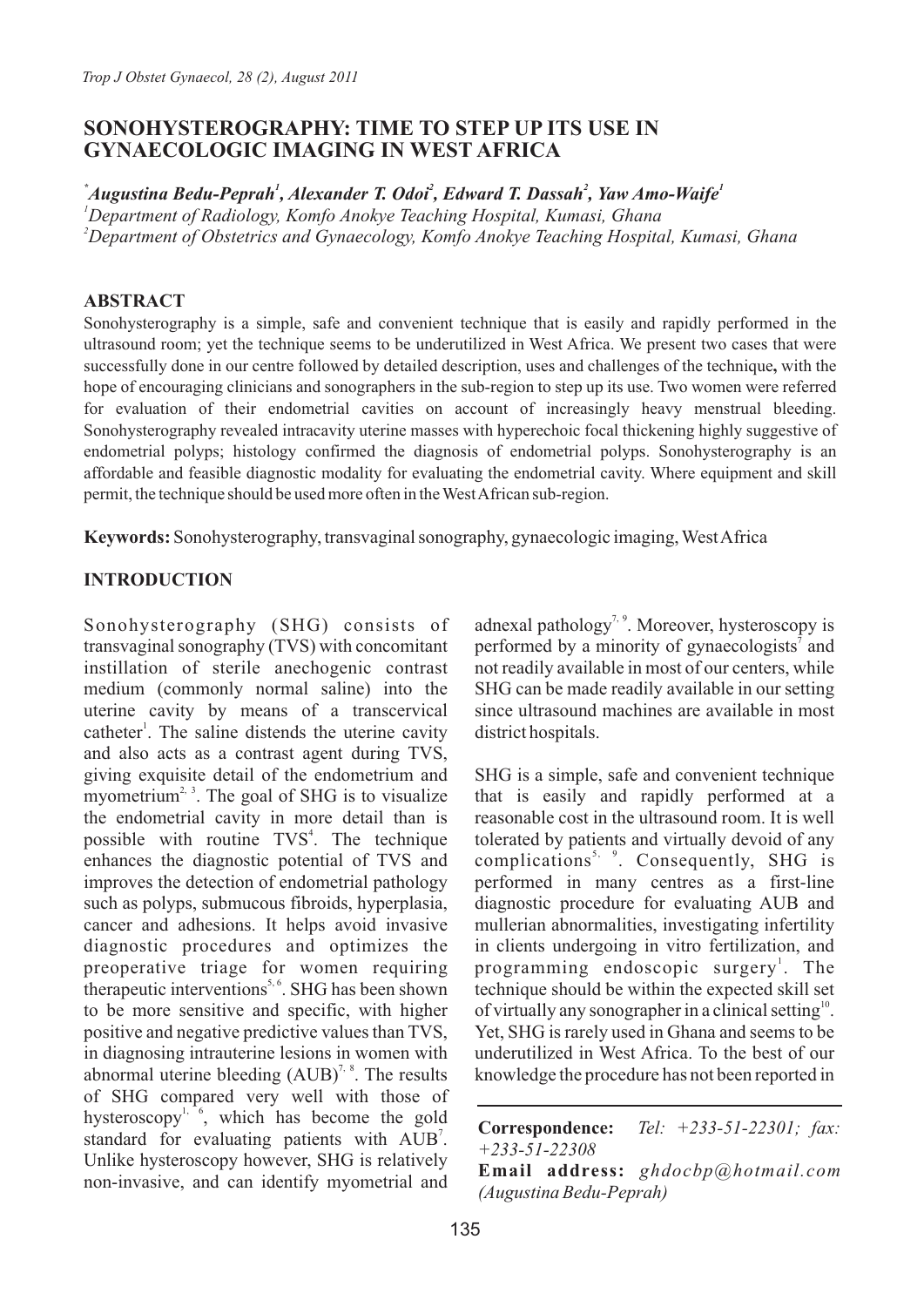Ghana previously and only about one study<sup> $11$ </sup> has been reported in the sub-region. We present two cases that were successfully done in our centre followed by a detailed description of the technique. An outline of the clinical indications and common imaging features are given as a guide to sonographers who are not yet familiar with the technique. The challenges, particularly in a developing world setting, are also discussed with the hope of encouraging clinicians and sonographers in the sub-region to step up its use.

## **CASES AND METHODS**

Two clients,  $32$ -year-old para  $0+1$  (case1) and  $28$ year-old para 0+0 (case 2) were referred to the Radiology Department for evaluation of their endometrial cavities on account of AUB (increasingly heavy menstrual bleeding). Their medical histories were not significant. Their physical and pelvic examinations were unremarkable apart from each having a slightly bulky uterus and their laboratory investigations including high vaginal and endocervical swabs were normal.

The procedure of TVS was explained to the patients, and suggestion of performing SHG should the TVS be inconclusive, was made. After discussing the option of SHG, the clients were given an appointment to report to the Radiology Department on the  $10<sup>th</sup>$  day of their menstrual cycle. The procedural steps of SHG were explained to them including the small risk of increased bleeding and even smaller risk of infection. On the appointment day the counselling was repeated and informed consent was obtained after the clients' questions had been answered.

After emptying her bladder, the client was placed in the dorsal position and a TVS evaluation performed with a Siemens Sonoline G50 ultrasound machine (Siemens Medical Solutions, Milan, Italy) using a 7.5 MHz endovaginal probe covered with a condom and sterile gel. For both cases there was a hyperechoic focal thickening in the endometrium, highly suggestive of endometrial polyp mostly probably resulting from endometrial hyperplasia, since both entities can show hyperechoic appearance on TVS. The adnexae were normal. The clients were then

informed about the need for SHG.

A Cuscos bivalve speculum was inserted into the vagina, to visualize and cleanse the cervix with 10% savlon (chlorhexidine gluconate + cetrimide). A balloon-bearing size 8F Foley's catheter (Well Lead Medical Instruments Co. Ltd, Guangzhou, China) was flushed with sterile saline solution (0.9% NaCl) to minimize air bubbles and inserted into the cervical canal. The balloon was inflated with about 1.5mls of sterile saline solution to retain the catheter at the internal os. The speculum was gently removed to avoid the dislodging the catheter, and the endovaginal probe reinserted anterior to the catheter. Under direct sonographic visualization, the balloon was gently retracted to occlude the internal os. A20ml syringe filled with normal saline was attached to the catheter and between15-20 mls of sterile saline solution was slowly instilled into the uterine cavity under continuous observation with TVS. Complete sonographic evaluation of the endometrial cavity was performed in both the coronal and sagittal planes until the lesion in the uterine cavity was clearly visualized. Inadvertently introduced air bubbles gave bright reflection that dispersed into tiny bubbles during saline introduction. Blood clots were found to be echogenic, mobile and became displaced with further saline introduction. The balloon was deflated just before the end of the procedure and additional saline instilled while the catheter was slowly withdrawn to enable a full evaluation of the lower uterine segment and endocervical canal.

#### **Sonohysterographic Findings**

In case 1, a well defined smooth-marginated homogenous hyperechoic intracavity mass (3.2x2.4x2.5 cm) arising from the posterior wall of the uterus was clearly visualized (Figures 1a & b). Colour Doppler demonstrated flow within the stalk (Figure 1b), strengthening the diagnosis of endometrial polyp. In case 2, two well defined bilobulated homogeneous intracavity masses (Mass1=1.8x1.1cm; Mass 2=1.8x 0.6cm) arising from the anterior wall of the uterus were clearly visualized (Figures 2a & b).

The procedure lasted about 20 minutes in each case. No antibiotics were administered to either client. The procedure was well tolerated, causing minimal pain in both clients that did not require any analgesics.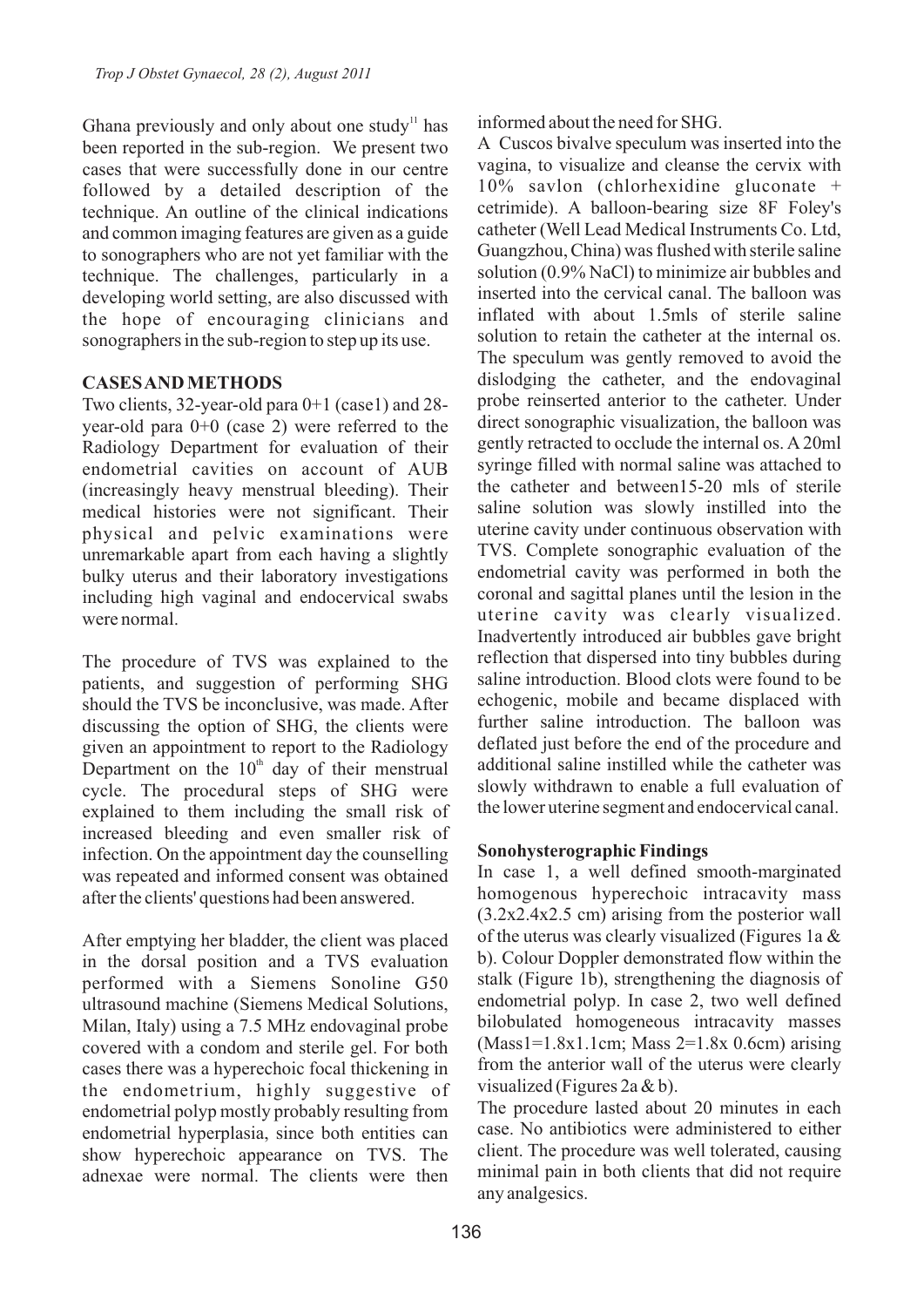In both cases the polyps were confirmed histologically as being atypical simple hyperplasia of the endometrium .

### **DISCUSSION**

#### *Timing of SHG and client preparation*

The optimal timing for SHG depends on the clinical presentation of the client. In a woman with regular menstrual cycles, SHG is typically scheduled early in the follicular phase of the cycle, after cessation of menstrual flow, but not later than day 10, as the endometrium is thin during this time of the cycle. This timing also minimizes the risk of interfering with an unsuspected early pregnancy<sup>2, 4,</sup>

 $5, 12, 13$ . Focal lesions such as polyps are best seen when they are surrounded by a thin postmenstrual endometrium<sup>2, 13</sup>. Generally, the secretory phase is avoided because folds and wrinkles in the endometrial lining can mimic small fibroids or polyps, or focal areas of endometrial hyperplasia, giving false positive results<sup>2, 5, 12-14</sup>. In a woman with irregular bleeding, SHG should be performed soon after the bleeding has ceased<sup>13</sup>. In postmenopausal women with AUB, SHG can be performed at anytime. Where the woman is on hormone replacement therapy, the examination should be coordinated with withdrawal bleeding or the progesterone phase of the therapy<sup>2</sup>. Active vaginal bleeding is not an absolute contraindication to SHG. However, the presence of blood clots within the uterine cavity may make the interpretation technically challenging<sup>2, 4</sup>. Our clients were scheduled for the procedure in the follicular phases of their cycles.

Prophylactic antibiotics are not routinely given, but should be considered in clients with increased risk factors for infection such as chronic pelvic inflammatory disease or a cardiac condition<sup>2, 4, 12</sup>. The procedure is often painless and well tolerated by the majority of clients, who require no analgesia or anaesthesia. However, administration of nonsteroidal anti-inflammatory drugs such as ibuprofen (400-600mg) 30-90 minutes before the procedure has been found to be useful in the minority of clients who remain fearful or experience some cramping during the examination<sup>5, 9, 13</sup>. Ketorolac can be prescribed for clients who are allergic to ibuprofen<sup>5</sup>. In our cases, antibiotics were not required since they were

medically fit and had no pelvic infections. Though analgesics were not used, both clients tolerated pain very well.

# **INDICATIONS**

The commonest indication for SHG is as an adjunct to TVS in evaluating AUB in both premenopausal and postmenopausal women<sup>4</sup>. Other indications include; infertility and habitual abortion, congenital abnormalities of the uterine cavity, suspected submucous uterine fibroids, polyps, cysts and synechiae, further evaluation of the endometrial abnormalities detected on TVS and suboptimal imaging of the endometrium by  $TVS<sup>4,5</sup>$ . The indication for SHG in our clients was AUB and endometrial polyps were diagnosed in both cases. For clients undergoing in vitro fertilization, SHG yields similar results as hysteroscopy but is less invasive, better tolerated, less expensive, and can evaluate the adnexa<sup>2, 7</sup>. Moreover, SHG can be performed by any sonographer who is experienced in using the transvaginal probe and can readily be made available in a developing world setting.

The main contraindications to SHG are; pregnancy, pelvic infection or unexplained pelvic tenderness and excessive vaginal bleeding<sup>4, 5</sup>. In the case of active pelvic infection, the examination should be deferred until after the client has been treated with the appropriate course of antibiotics<sup>4</sup>. Pelvic infection was excluded in our clients by physical examination and laboratory investigations.

## *Sonohysterographic features*

It must be emphasized that the main purpose of SHG is to assist the attending physician plan further work-up. Where the endometrium appears "normal", further interventions may become unnecessary. If any abnormality is found then SHG may help direct any further interventions that will be required.

Endometrial polyps are localized outgrowths of endometrial glands and stroma that project beyond the surface of the endometrium. They may have a broad base (sessile) or slender pedicle (pendiculated). Polyps are a common cause of AUB in both premenopausal and postmenopausal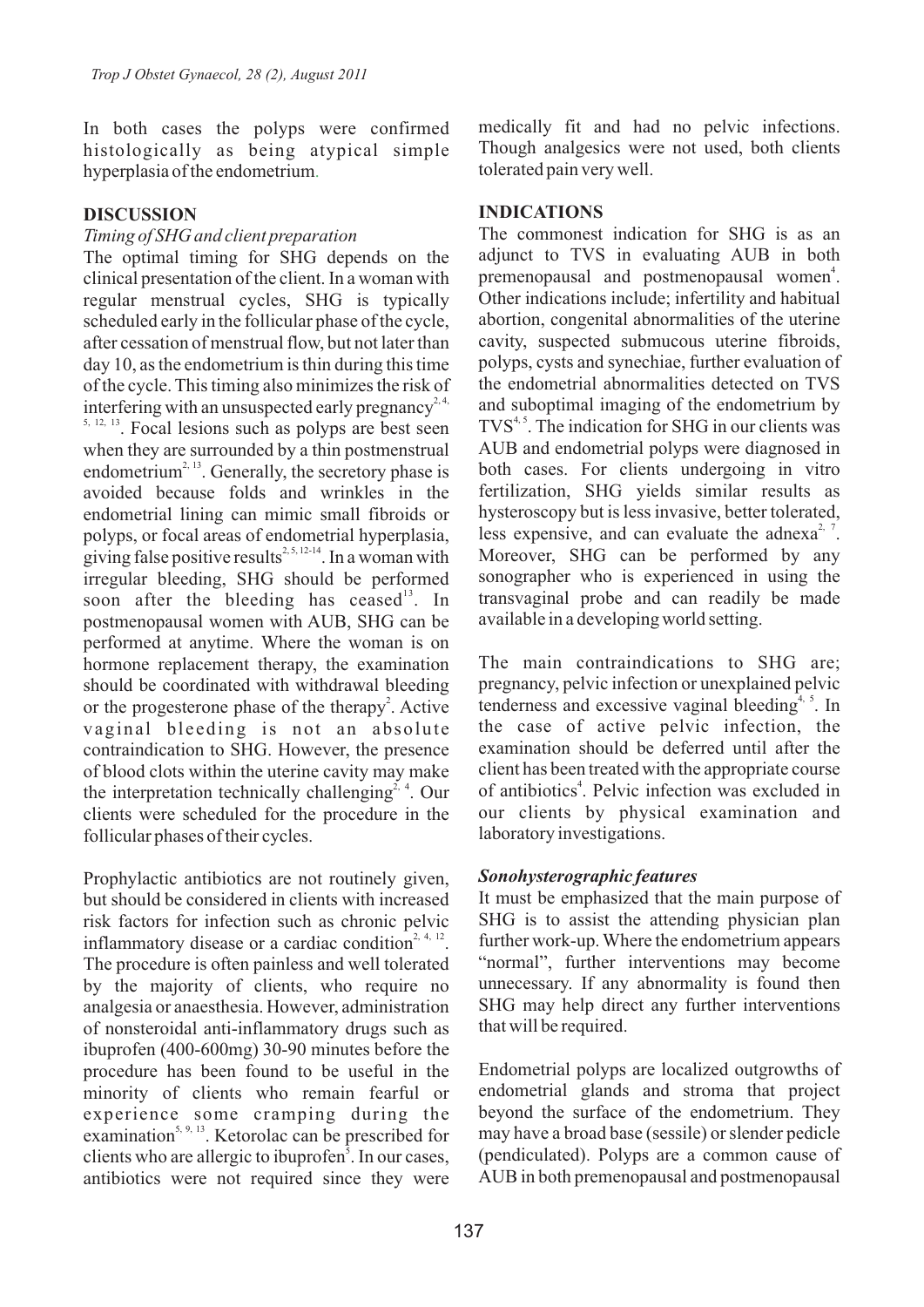women and are usually removed to exclude malignancy and for symptomatic relief of bleeding<sup>2, 10, 13</sup>. During SHG, polyps typically appear as well defined, homogenous, rounded lesions isoechoic to the endometrium with preservation of the interface between the endometrium and myometrium<sup>5</sup> (fig. 1b). Atypical features include; cystic components, multiple polyps, broad base, and hypoechogenicity or heterogenicity<sup>5</sup>. Though colour flow or power Doppler commonly identifies a central feeding vessel within the stalk (fig 1a), this is not specific to polyps and may be seen in atypical fibroids or endometrial carcinoma<sup>5</sup>.

Uterine fibroids are benign tumours of the uterine smooth muscle and are a common cause of AUB in our setting. Submucosal fibroids appear as well defined, broad based, hypoechoic and solid masses which distort the myometrial-endometrial interface, with an overlying echogenic endometrium and refractory shadowing arising from within the mass<sup>2, 5, 13, 14</sup>. In addition, SHG clearly demonstrates the location, size and the degree of intramural or intracavity extension<sup>2, 3, 5, 13,</sup> <sup>14</sup>. Atypical features of fibroids seen on SHG include pedunculation, multilobulation and prolapse into the endocervical canal which usually precludes SHG<sup>5</sup>. Both uterine fibroids and polyps can coexist in the same client.

Endometrial hyperplasia results from unopposed oestrogen stimulation of the endometrium<sup>2</sup>. Risk factors for developing endometrial hyperplasia are similar to those of carcinoma<sup>2</sup>. Endometrial hyperplasia is usually visualized as diffuse irregular echogenic endometrial thickening without focal abnormality. Though endometrial carcinoma usually appears as a diffuse heterogenous lesion, a more focal form can be seen<sup>5</sup>. However, since these Sonohysterographic features are not pathognomonic, any focal endometrial abnormality seen on SHG must be biopsied to establish the diagnosis<sup> $5, 13$ </sup>.

Intrauterine adhesions usually result from traumatic injury to the endometrium. During SHG, they appear as mobile, thin, echogenic bridging bands across the endometrial cavity. Though they are not commonly encountered, thick, broad-based bridging bands usually impede distension of the endometrial cavity $5,13$ . Adenomyosis commonly present with AUB and dysmenorrhoea. Though not well diagnosed sonographically, diagnostic features during SHG include; small cystic areas in the subendometrial region of the myometrium and elongated tracks of fluid extending from the endometrial cavity into the myometrium<sup> $5, 6$ </sup>.

# **CHALLENGES**

Procedure-related challenges and complications are mild and rare. Most of these challenges can be overcome by using appropriate techniques<sup>9</sup>. The failure rate of SHG varies from 2.8% to  $7\frac{8}{3}$ . Common causes of incomplete procedures are the presence of a stenotic cervix or severe cervical angulation preventing insertion of the transcervical catheter, cervical incompetence or a very patulous cervix causing backflow of the saline solution into the vagina, large intrauterine fibroids and adhesions impeding distension of the uterine cavity, pelvic pain and vagal symptoms<sup>9, 13,</sup> <sup>15</sup>. In the case of previous cervical surgery, a uterine sound may be used while for cervical stenosis, passage of Hegar dilators or a suitable catheter such as the Goldstein catheter will usually resolve the difficulty. Paracervical blockade is rarely required for dilatation<sup>9, 15</sup>. In severe cervical angulation, angling the speculum appropriately and exerting traction on the cervix by the use of a ternaculum should reduce the angulation and allow introduction of the catheter. For cervical incompetence, the use of a balloon bearing catheter such as the Foley catheter will provide a good seal at the internal os $^{8, 9, 15}$ . Other adverse effects of SHG include nausea (1%), vomiting (0.5%) and post procedure fever  $(0.8\%)$ <sup>9</sup>. For clients who are allergic to latex condoms, we propose the use of non-latex condoms.

Various catheters have been proposed for use during SHG. In a prospective study to evaluate six of these catheters, their differences, in terms of how practically and easily the clinician could use them, were not statistically significant. The Foley's catheter was the cheapest and as a balloon bearing catheter, it can also prevent backflow of